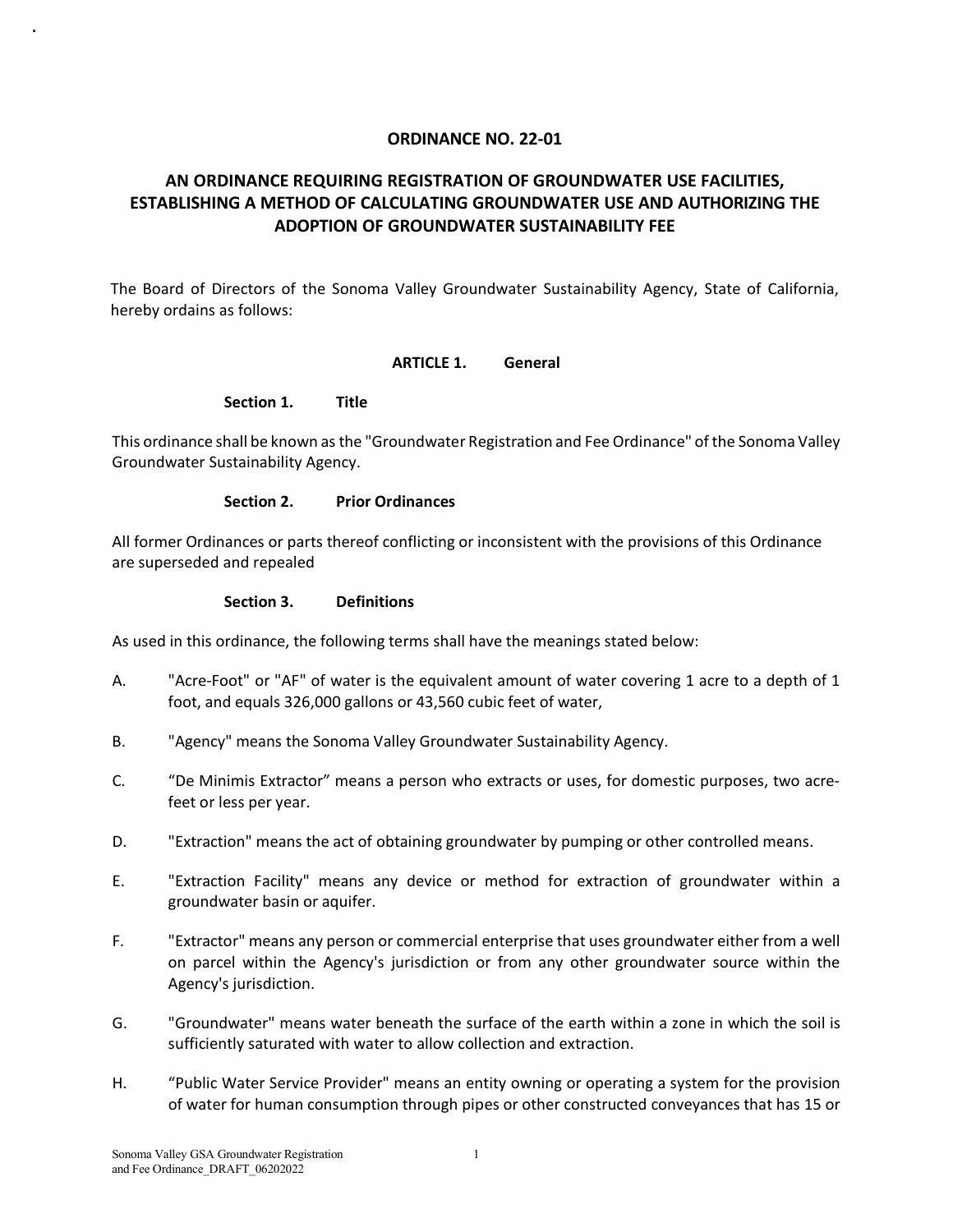more service connections or regularly serves at least 25 individuals daily at least 60 days out of the year. A public water system includes the following:

(1) Any collection, treatment, storage, and distribution facilities under control of the operator of the system that are used primarily in connection with the system.

(2) Any collection or pretreatment storage facilities not under the control of the operator that are used primarily in connection with the system.

(3) Any water system that treats water on behalf of one or more public water systems for the purpose of rendering it safe for human consumption.

- I. "Operator" means a person who operates or owns a groundwater Extraction Facility. In the event the Agency is unable to determine who operates or owns a particular Extraction Facility, then "operator" shall mean the person to whom the Extraction Facility is assessed by the County Assessor, or, if not separately assessed, the person who owns the land upon which the Extraction Facility is located.
- J. "Person" includes any state or local governmental agency, private corporation, firm, partnership, individual, group of individuals, or, to the extent authorized by law, and any federal agency.
- K. "Sonoma Valley Groundwater Subbasin" or "Subbasin" or "SV" shall mean the Sonoma Valley Groundwater Subbasin which is designated basin number 2-002.02 in Department of Water Resources' Bulletin No. 118 and as its boundaries may be modified from time to time through the procedures described in California Water Code section 10722.2 or by the Department of Water Resources under its separate authority.

# **ARTICLE 2. Registration of Groundwater Extraction Facilities, Methods of Computing Extractions and the Recordation of Extractions**

### **Section 1. Registration**

All groundwater extraction facilities within the boundaries of the Agency shall be registered with the Agency within thirty (30) days of notice given to the operator.

The Operator of an Extraction Facility will be registered by the Agency and provide at a minimum the following information on a form provided by the Agency. The Agency form may ask for, and the Operator may supply, additional information if requested.

- A. Name, mailing address, and email address of the operator.
- B. Name and address of the owner of the land upon which the Extraction Facility is located.
- C. A description of the equipment associated with the Extraction Facility.
- D. Location of the water Extraction Facility.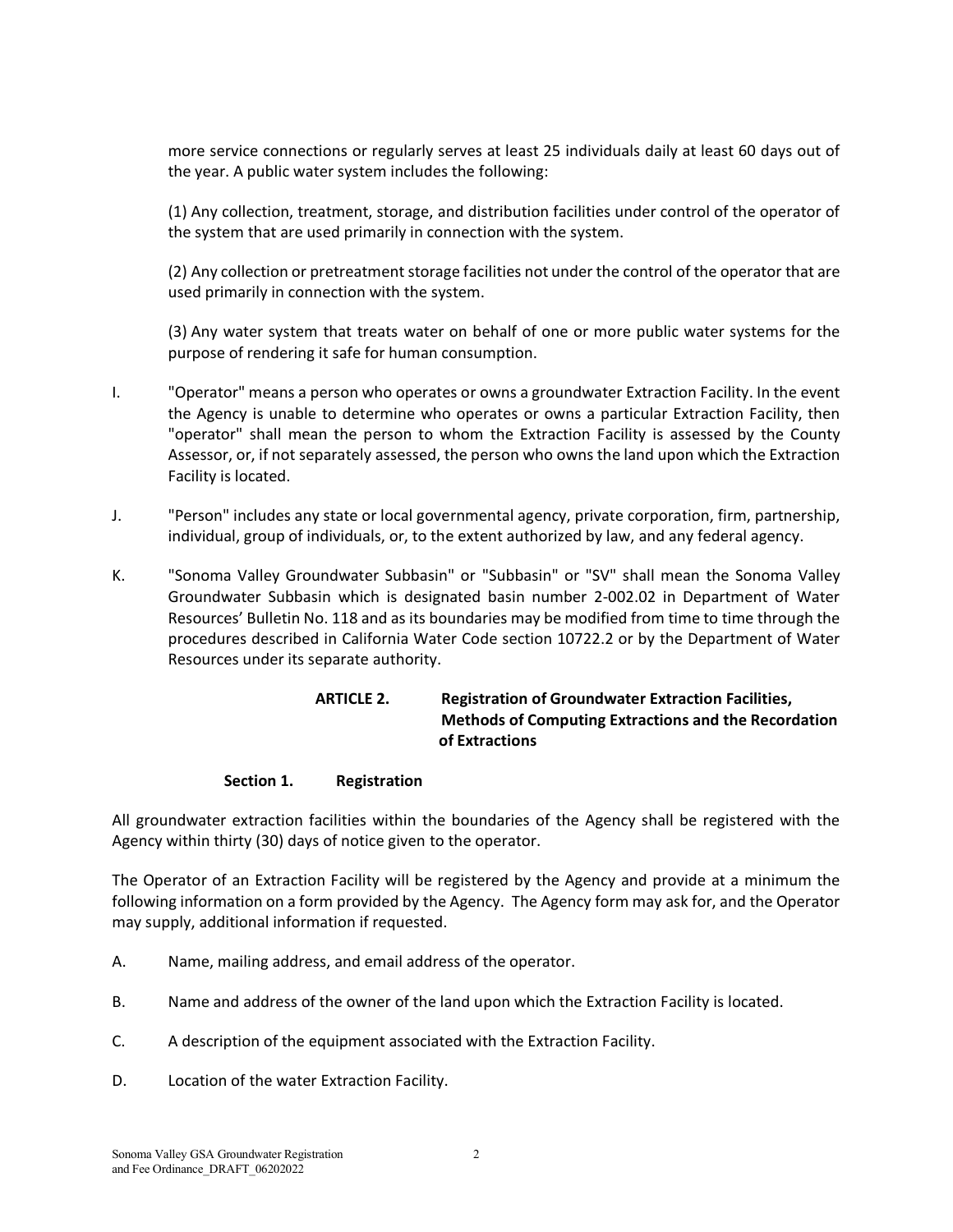## **Section 2. Methods of Estimating Extractions**

The methodology for estimating groundwater extraction is as

### follows:

- A. *Public Water Service Provider Use*: Cities, municipalities, large water service providers, and small water service providers [including mutual water companies, schools, wineries, warehouses, office parks and other commercial properties which are regulated by the State Water Resources Control Board Division of Drinking Water (DDW)] in the PV Jurisdiction use groundwater for irrigation and public water supply. Future groundwater use by municipalities, large water service providers and small water service providers in the Agency's jurisdiction provide the amount of groundwater pumped annually to the DDW. Future groundwater use of these users will be projected based on a running average of the last five years of reported pumping data, excluding years in which the reported pumping was atypically low as determined by the Administrator.
- B. *Agriculture and Irrigation Use*: Subbasin agricultural groundwater pumping will be estimated using Sonoma County Land Use Data from California Department of Water Resources (DWR). Calculated water use of groundwater irrigated agricultural parcels will be estimated by applying DWR applied water factors to DWR Land Use Data crop coverage data. Other irrigation uses such as turf and golf course irrigation will be estimated by applying the relevant DWR applied water factor per acre per year. Alternative applied water use rates may be applied using best available information.
- C. *Rural Residential*: Rural residential parcel groundwater use will be estimated using a combination of Sonoma County Assessor data and service areas of water service providers (excluding wholesale water service providers). Any parcel that is located outside of the service area of water service provider and has a residential use shall be *assumed* to have a well, or share a well with another parcel, within the Agency's jurisdiction. Any parcel within the service area of public water service provider that is not connected to public water may also be included in this category. Note, well records on the existence and precise location for wells within the PV are incomplete and are not sufficient to locate Extraction Facilities to individual parcels. An estimated annual use of 0.5 AF shall be assumed for the first residential dwelling unit. An additional 0.25 AF shall be assumed for each additional residential dwelling unit on the parcel.
- D. *Commercial*: Commercial parcel groundwater use will be estimated using a combination of Sonoma County Assessor data and service areas of water service providers (excluding wholesale water service providers). Any parcel that is located outside of the service area of a public water service provider and has a commercial (or non-residential) use shall be *assumed* to have a well, or share a well with another parcel, within the Agency's jurisdiction. Any parcel inside the service area of a public water service provider that has a commercial use that is not connected to public water may also be included in this category. Extraction estimates shall be based on an assumed value for various pertinent assessor use codes.
- E. *Urban Residential with Well:* Urban residential parcelsthat are connected to a public water system and are known or suspected of also having a private well will be assumed to use 0.1 AFY for outdoor irrigation. It is assumed that all indoor potable use will be covered by the water service provider serving the property.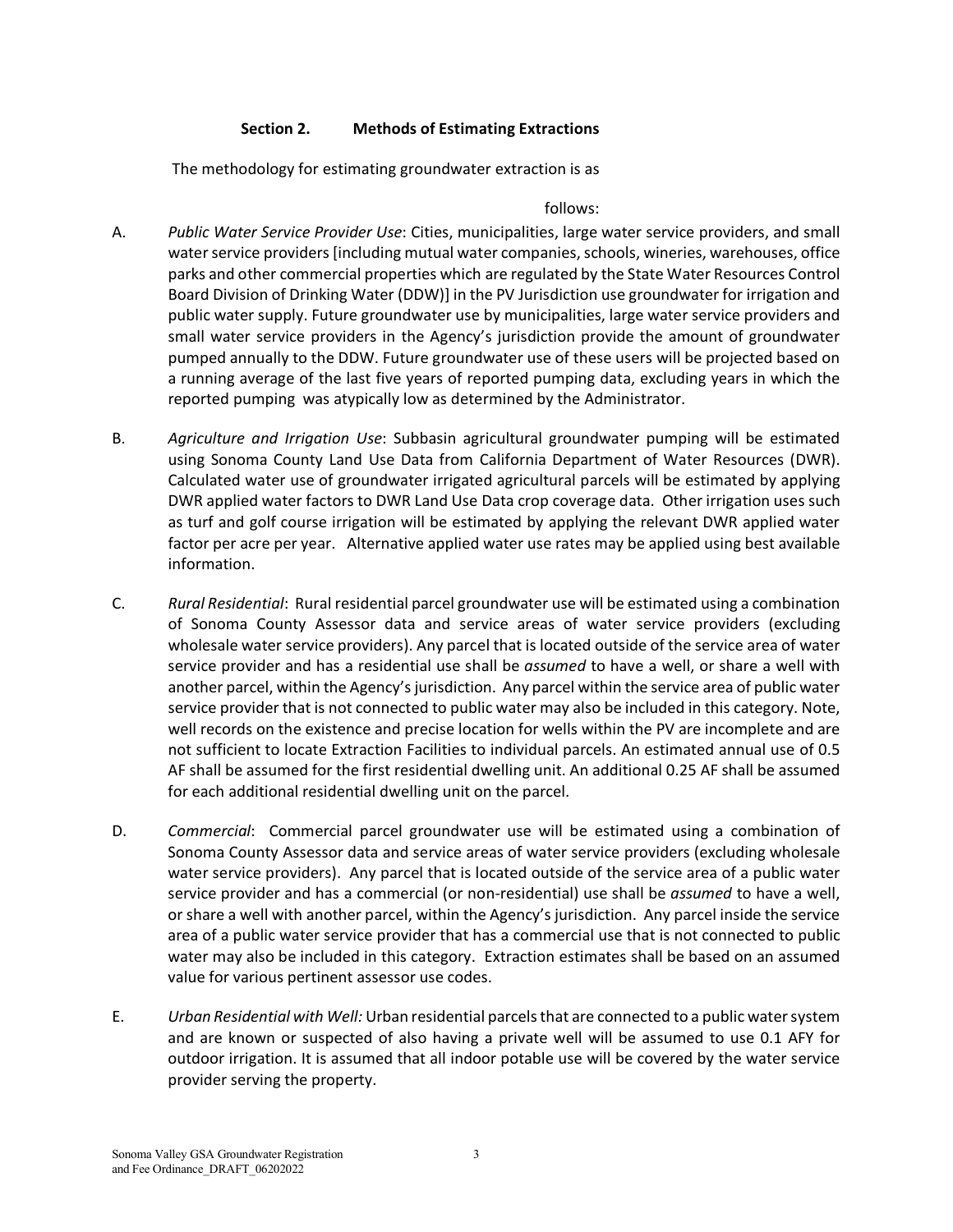## **Section 3. De minimis Extractors**

A. It is the intent of the Agency to regulate De Minimis Extractors by this Ordinance, as provided for in Water code section 10730(a).

## **ARTICLE 3. Groundwater Sustainability Fee**

# **Section 1. Groundwater Sustainability Fee**

The Agency shall establish a groundwater sustainability fee by resolution which shall be payable by all Extractors operating or using groundwater extraction facilities for all groundwater extracted after July 28, 2022, in the amount as established by the Board. The ground water sustainability fee may be collected by any lawful method set forth in Water Code section 10730.

# **Section 2. Penalties**

Any Extractor, Operator or Person who intentionally violates any provision of this ordinance, or any resolution authorized by Article 3, shall be guilty of an infraction, and in addition to the fees due may be required to pay a fine to the Agency of not to exceed five hundred dollars (\$500).

Any Extractor, Operator or Person who negligently or intentionally violates any provision of this ordinance, or any resolution authorized by Article 3, may also be liable civilly to the Agency for a sum not to exceed one thousand dollars (\$1,000) per day for each day of such violation, in addition to any other penalties that may be prescribed by law.

Upon the failure of any Extractor, Operator or Person to comply with any provision of this ordinance, the Agency may petition the Superior Court for a temporary restraining order, preliminary or permanent injunction, or such other equitable relief as may be appropriate. The right to petition for injunctive relief is an additional right to those which may be provided elsewhere in this ordinance or otherwise allowed by law.

The Agency may petition the Superior Court of the County of Sonoma to recover any sums due the Agency.

### **ARTICLE 4. Appeals**

(1) If after an unsuccessful informal attempt to resolve with the Agency Administrator any dispute regarding data or facts arising out of this ordinance, any aggrieved Extractor, Operator or Person ("Appellant") may contest the determination that their property is subject to registration under this ordinance, the imposition or amount of the groundwater user fee, or penalties imposed pursuant to Article 3, Section 2 above by requesting a hearing pursuant to the procedures shall be established by resolution by the Board of Directors. The request must be made in a written appeal submitted within thirty (30) days after the service of the notice of imposition of penalties. The appeal must contain:

- (a) A brief statement setting forth the interest the appealing party has in the matter.
- (b) A brief statement of the material facts that the appellant claims supports the appeal.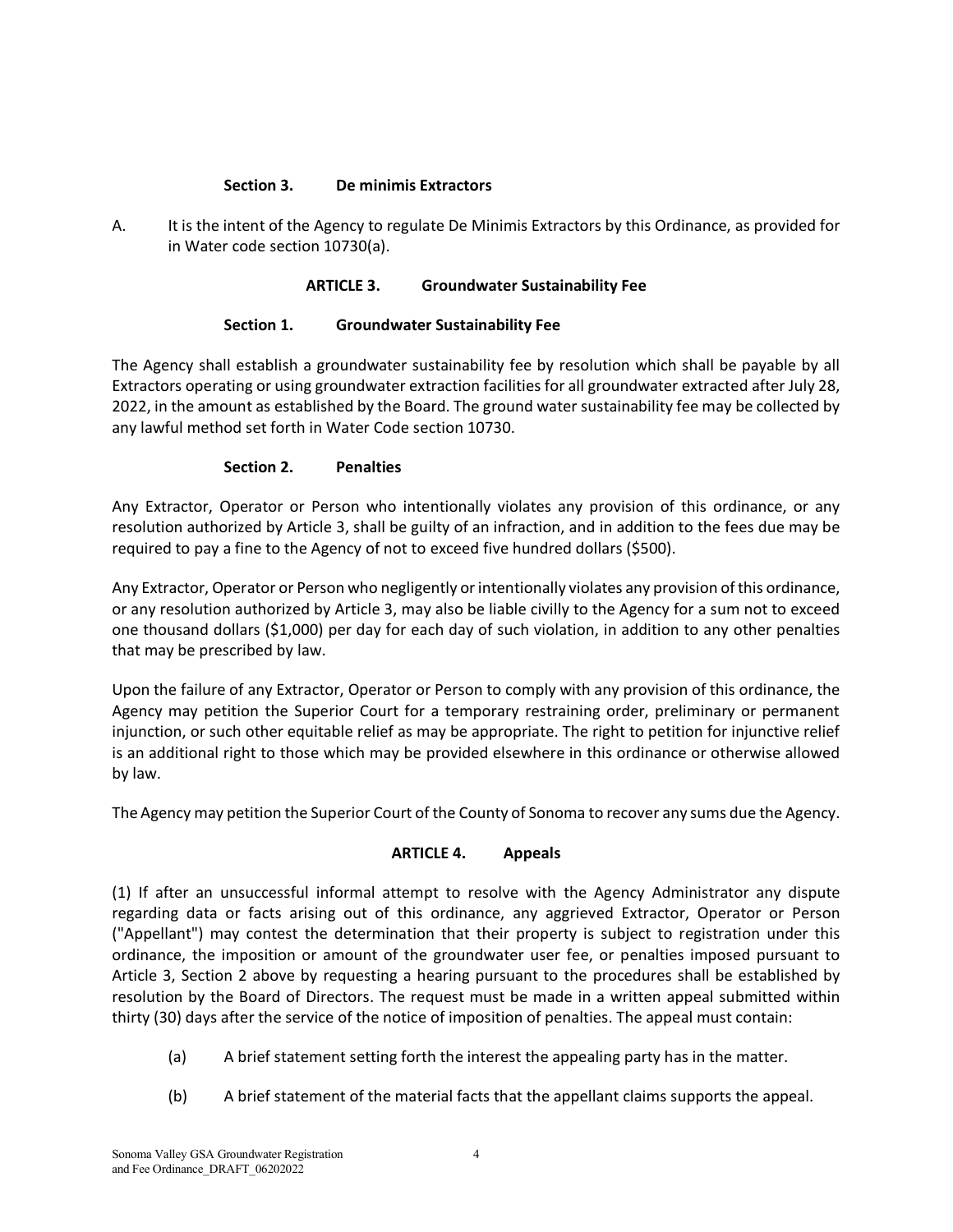- (c) An address at which the Appellant agrees to receive, by first class-mail, notice of any additional proceedings or an order relating to the appeal. Service of such notices shall be effective three (3) days following deposit in the first-class mail.
- (d) A signature by the Appellant under penalty of perjury.

(2) The failure of any Extractor, Operator or Person to file a proper appeal in accordance with this section shall constitute a failure to exhaust administrative remedies, and a waiver of the right to an administrative hearing and adjudication of the matter subject to appeal.

(3) Only after a request for hearing is received within the required period, and the information submitted is determined to be complete by the Administrator, shall the Agency set the date and time for the appeal hearing.

The hearing shall be set for a date no more than sixty (60) days from the date of a timely filed appeal unless the Agency Administrator determines that good cause exists for an extension of time.

(4) The Appellant shall be served with notice of the date, time, and place set for the hearing at least fifteen (15) days prior to the date of the hearing. Notice shall be mailed to the address provided in the written appeal.

(5) If the Agency's Administrator or designee submits an additional written report concerning the imposition of penalties to the Board of Directors for consideration at the hearing, then a copy of this report shall also be served on the person requesting the hearing at least five (5) days prior to the date of the hearing.

(6) Hearings may be continued once at the request of the Appellant or the Administrator. The Board of Directors may also continue the hearing on its own accord for cause.

(7) The hearing serves to provide full opportunity for a person subject to groundwater facility registration, groundwater user fee, or penalties to object to the imposition of said regulations, fees, or penalties.

(8) At the place and time set forth in the notice of hearing, the Board of Directors or a board-appointed committee or hearing officer shall conduct a hearing and consider all written or oral evidence presented at the hearing. Administrative hearings are informal and need not be conducted according to technical rules related to evidence and witnesses, except as provided herein. Irrelevant evidence shall be excluded, and the Board of Directors has discretion to exclude evidence if it its probative value is substantially outweighed by the probability that its admission will necessitate undue consumption of time. Each party shall have the opportunity to present evidence in support of that party's case and to cross examine any witnesses present.

The notice requiring groundwater facility registration, imposing fees, or imposing penalties and any additional reports submitted by the Agency's enforcing officer or his or her designee shall constitute prima facie evidence of the respective facts contained in those documents.

Parties may represent themselves or be represented by any person of their choice.